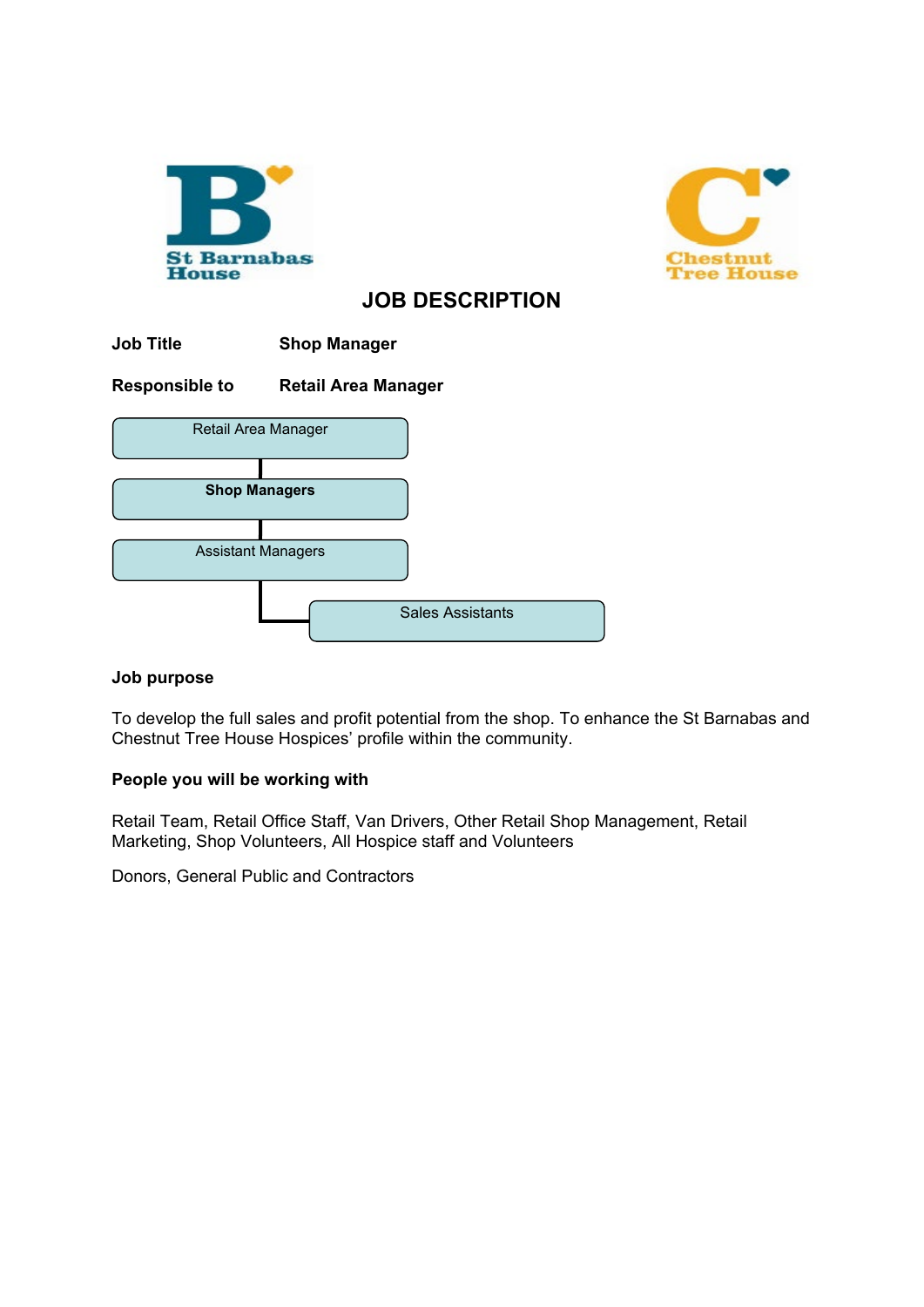# **Vision**

Anyone facing life-limiting illness should receive the care and support they deserve

# **Mission**

St Barnabas and Chestnut Tree House hospices seek to achieve dignity, comfort and choice for adults and children facing life-limiting illnesses through specialised supportive care

# **Values**



Place children and adults, their families and carers at the heart of all we do

We care passionately about the difference we make

We have the courage to aspire to deliver excellence in all we do

We listen, connect with and understand the needs of the people we support and work with and ensure we respect their choices

We are inclusive and treat everybody with compassion, care, dignity and respect

We work as a team to motivate, encourage and support each other

We are ambitious, brave, and innovative and continually strive to improve our knowledge and skills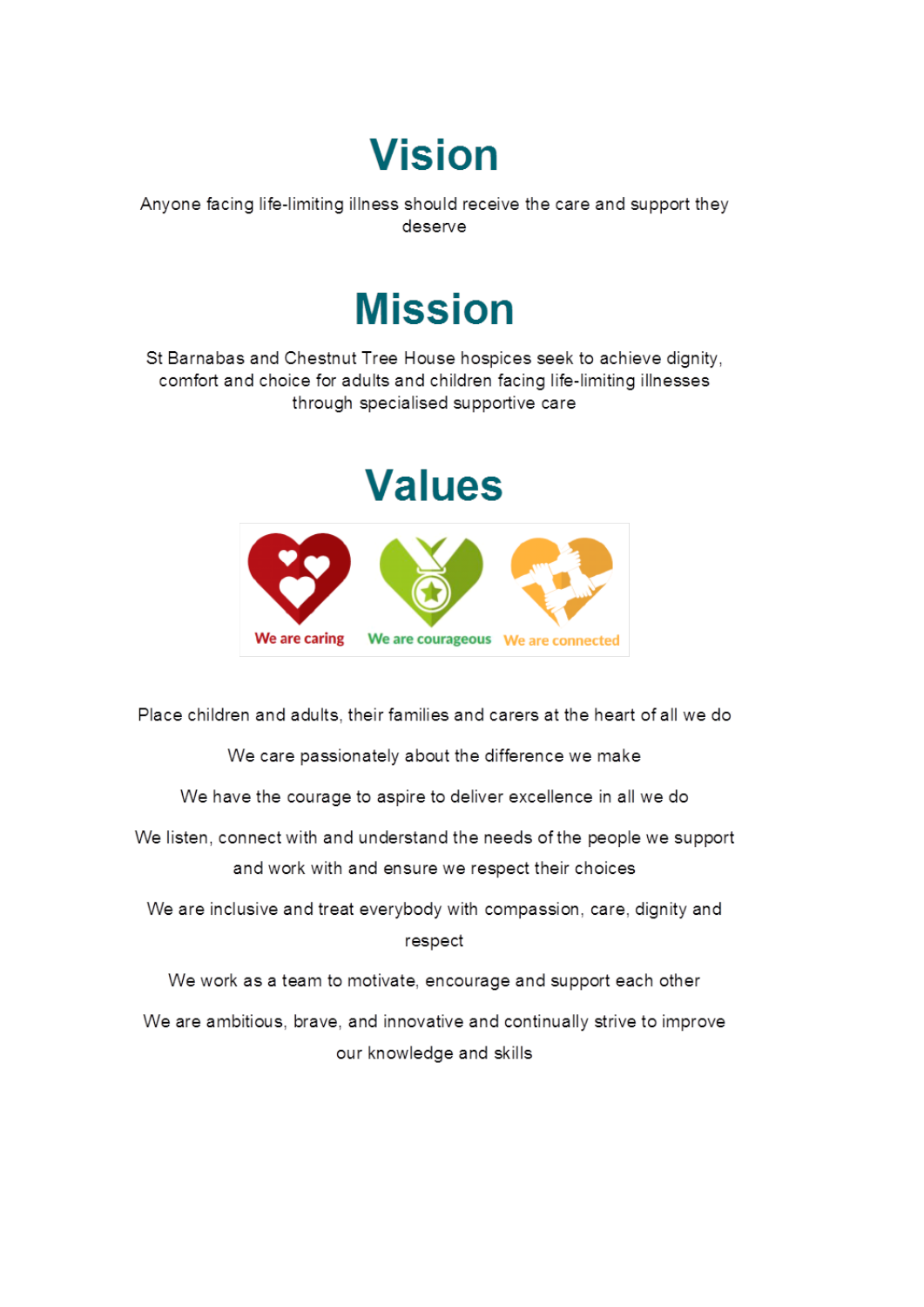# **Principal duties and responsibilities**

## Management

- maximise the revenue from the shop, through sales from donated and new goods
- ensure the team delivers high standards of customer service
- manage the shop in line with budgeted targets and retail KPIs and monitor the shop's performance against those targets
- initiate and implement sales promotions, stock generation activities and income from new goods
- establish and encourage a safe environment that embraces new ideas and creativity
- achieve the highest standards of merchandising and shop layout

## Staff Management

- Help to recruit and retain great staff and volunteers and to help them reach their full potential through training and personal development
- Be responsible for the welfare of the staff and volunteers and for maintaining a good team morale and motivation.

## Shop Operations

- Ensure the shop operates in line with retail policies and procedures
- Ensure that all statutory regulations are met with regard to Health & Safety, trading standards, and employment legislation.
- Assist and, on occasion, run other shops as required

# **Person Specification**

## **Essential**

- − Good standard of general education to GCSE level in Maths and English or equivalent and/or qualified by experience
- − Proven leadership experience
- − Previous retail experience in either in the charity, fashion or hospitality sectors
- − Retail management experience with budget accountability
- − Sales and customer service orientated
- − Numerate with the ability to interpret and produce financial data / reports
- − Able to successfully manage high volume and varied workloads with little supervision
- − Good organisational skills with the ability to manage tasks simultaneously
- − A self-motivated person with the ability to work on own initiative
- − Able to communicate confidently with a wide range of people and with sensitivity
- − Commitment to positively promoting the Hospices and our work
- − Well-developed interpersonal skills with the ability to motivate and influence individuals
- − Able to assess situations and defuse conflict situations positively and tactfully
- − Basic knowledge of Health and Safety in a retail setting and manual handling

# **Desirable**

− Experience of working with and managing volunteers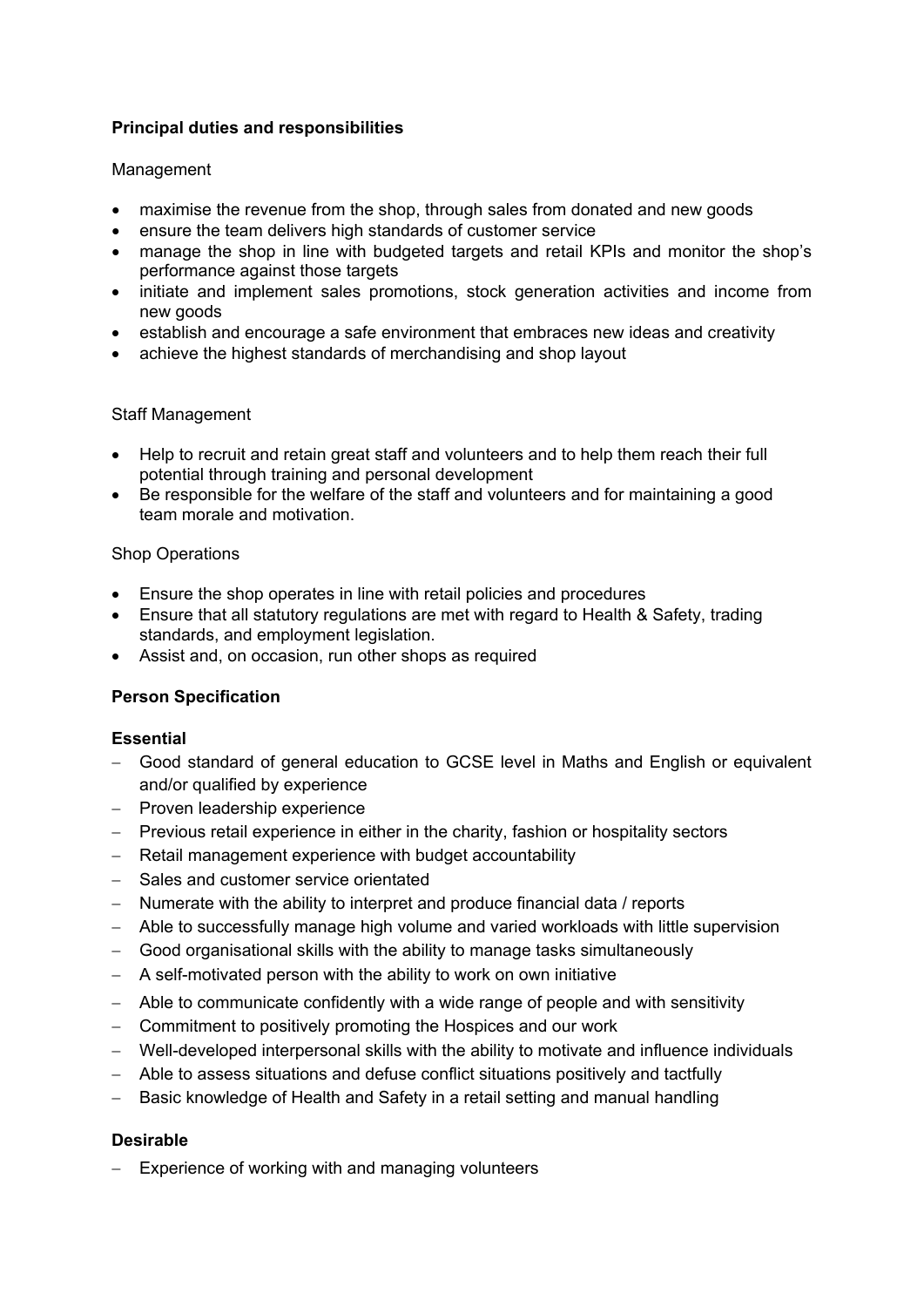- − Training experience
- − Marketing and Communications and/or Visual Merchandising experience
- − Experience in the fashion retail sector
- − Experience working with volunteers or as a volunteer preferred / not for profit sector
- − Results and targets orientated, with business acumen
- − Computer literacy
- − Trading Standards knowledge
- − Local geographical knowledge
- − Awareness of collectables / antiques/fashion labels

### **Physical Demands**

The job has unpredictable physical demands as it involves dealing with unknown donations and awkward loads. Physically demanding, the role involves standing, bending, lifting, walking and it may involve moving stock up and down stairs or from exterior premises.

## **Personal grief resolved sufficiently to perform and cope in an environment that has potential exposure to bereavement concerns**

#### **Other Duties**

To undertake any other duty within your ability and within reason, as may be required from time to time, at the direction of your line manager.

#### **Volunteer Assistant**

The Hospice has the advantage of being supported by a number of volunteers. If a volunteer is assigned to assist you at any time, you will still retain responsibility for the requirements of this job in terms of accuracy, efficiency and standards of completion. You will also ensure good communication and be mindful of your responsibility towards that volunteer in terms of Health and Safety.

#### **Confidentiality**

You should be aware of the confidential nature of the Hospice environment and/or your role. Any matters of a confidential nature, relating to patients, carers, relatives, staff or volunteers must not be divulged to any unauthorised person.

#### **Data Protection**

You should make yourself aware of the requirements of the Data Protection Act and follow local codes of practice to ensure appropriate action is taken to safeguard confidential information.

#### **Health and Safety**

You are required to take reasonable care for your own health and safety and that of others who may be affected by your acts or omissions and you should ensure that statutory regulations, policies, codes of practice and safety and good house-keeping rules are adhered to, attending safety and fire lectures as required.

#### **Safeguarding**

All staff and volunteers are required to be aware of and adhere to St Barnabas Hospices' safeguarding policies and attend the appropriate training as and when necessary.